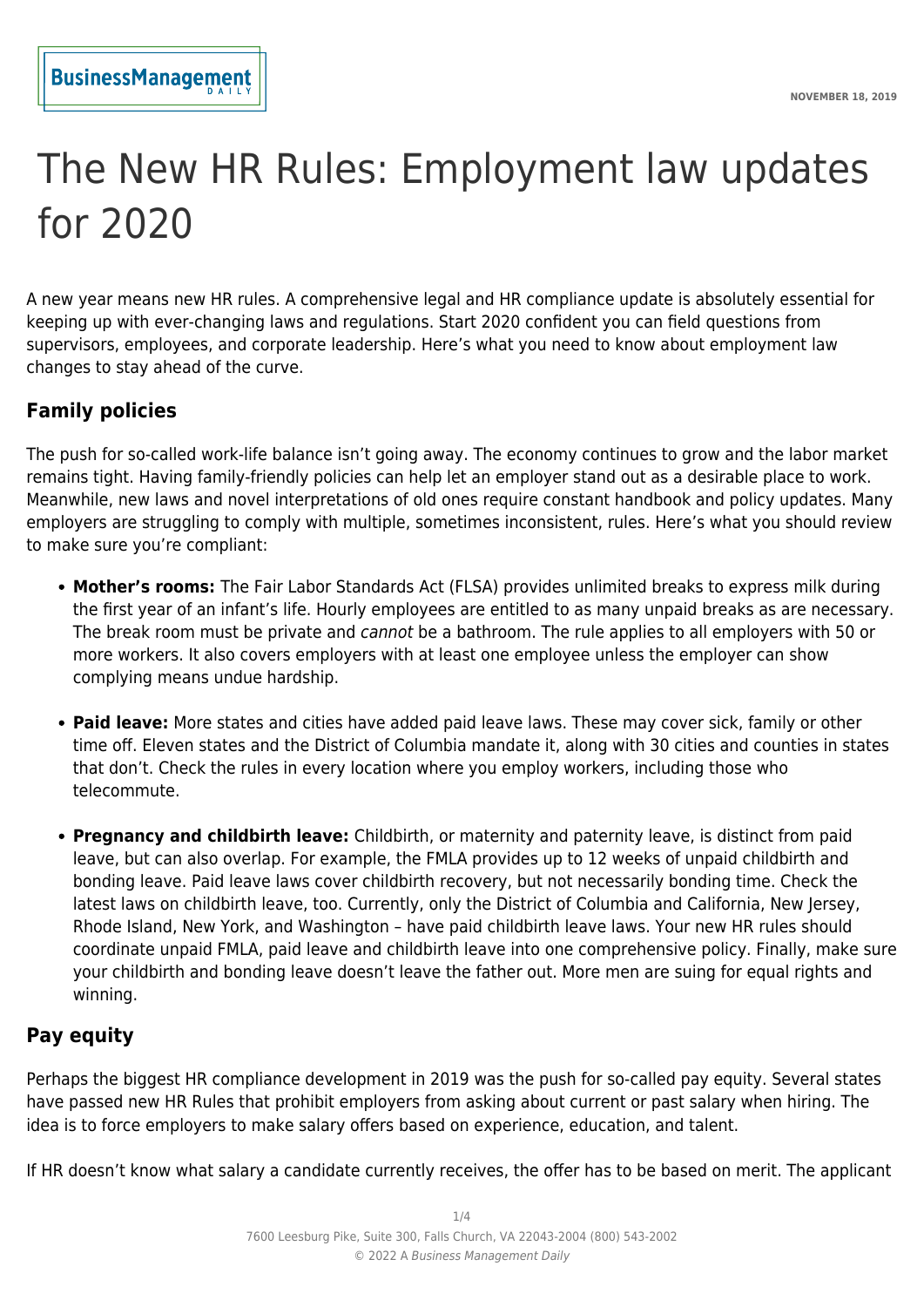won't get an offer that's less than her credentials suggest just because her old employer discriminated. You can find an interactive [map here](https://www.fisherphillips.com/equity).

Here's a selection of state or city laws either in effect or that will soon go into effect:

- **California:** Prohibits asking salary history questions.
- **Colorado:** Effective in 2021, employers can't ask salary history or use it to set salaries.
- **New York:** The state banned using salary history as a factor in making an offer or setting salary. It bars employers from asking the applicant for their salary history or getting that information from other sources.

# **Predictive scheduling laws**

Another legal update to add to your list involves schedules. Workers – especially in low-wage positions – have complained that their employers make last-minute schedule changes or cancel shifts without notice. States and cities have passed new HR rules regulating when schedules must be posted and what changes employers can make. Because it's first-line managers and supervisors who typically create and manage hourly employee schedules, make sure they're appropriately trained. Here are some examples of predicting scheduling laws:

- **New York City:** Schedules must be posted no less than 72 hours in advance. Once posted, employers can't make changes.
- **San Francisco:** Post schedules at least two weeks in advance. Changes result in extra pay for affected workers, based on when the employer makes the changes.
- **Washington, DC:** Post schedules 21 days in advance.

# **Supreme Court rulings impacting employment law**

The U.S. Supreme Court will soon decide four major employment law cases. Two will answer the question of whether Title VII, the primary federal law governing employment discrimination, prohibits sexual orientation discrimination. One will test whether workers transitioning from one sex to another have protection from workplace discrimination. The fourth case will determine if 700,000 individuals brought to the U.S. as children illegally can stay and work. Currently protected under an Obama era executive order, Deferred Action on Childhood Arrivals (DACA) provides these individuals with work permits.

To assure HR compliance with these coming decisions, stay alert to the decision announcements. All four cases have already been through oral arguments. The current Supreme Court term will end in late June 2020. However, opinions may come earlier, perhaps as soon as January or February. Meanwhile, review your current anti-discrimination policies and handbook. If you already prohibit discrimination on the basis of sexual orientation or gender identity, you need do nothing. If you don't, now is a good time to decide whether to expand the policy.

If you employ one of the 700,000 individuals who may lose work permits, be prepared. You may have to discharge DACA permit holders, though there may be a phase-in period.

## **Overtime changes**

As of January 1, 2020, new federal overtime rules go into effect. Employers will have to raise exempt salaries or convert workers to hourly and pay overtime. Here are the major changes:

- The final regulations raise exempt salary levels for most exempt positions from the current \$455 per week (\$23,660 per year) to \$684 per week (\$35,568 per year). Pay those workers less than the standard salary level, and you will have to pay time-and-a-half in overtime if they work more than 40 hours in a workweek.
- The new rules raise the "highly compensated employee" threshold from \$100,000 to \$ 107,432.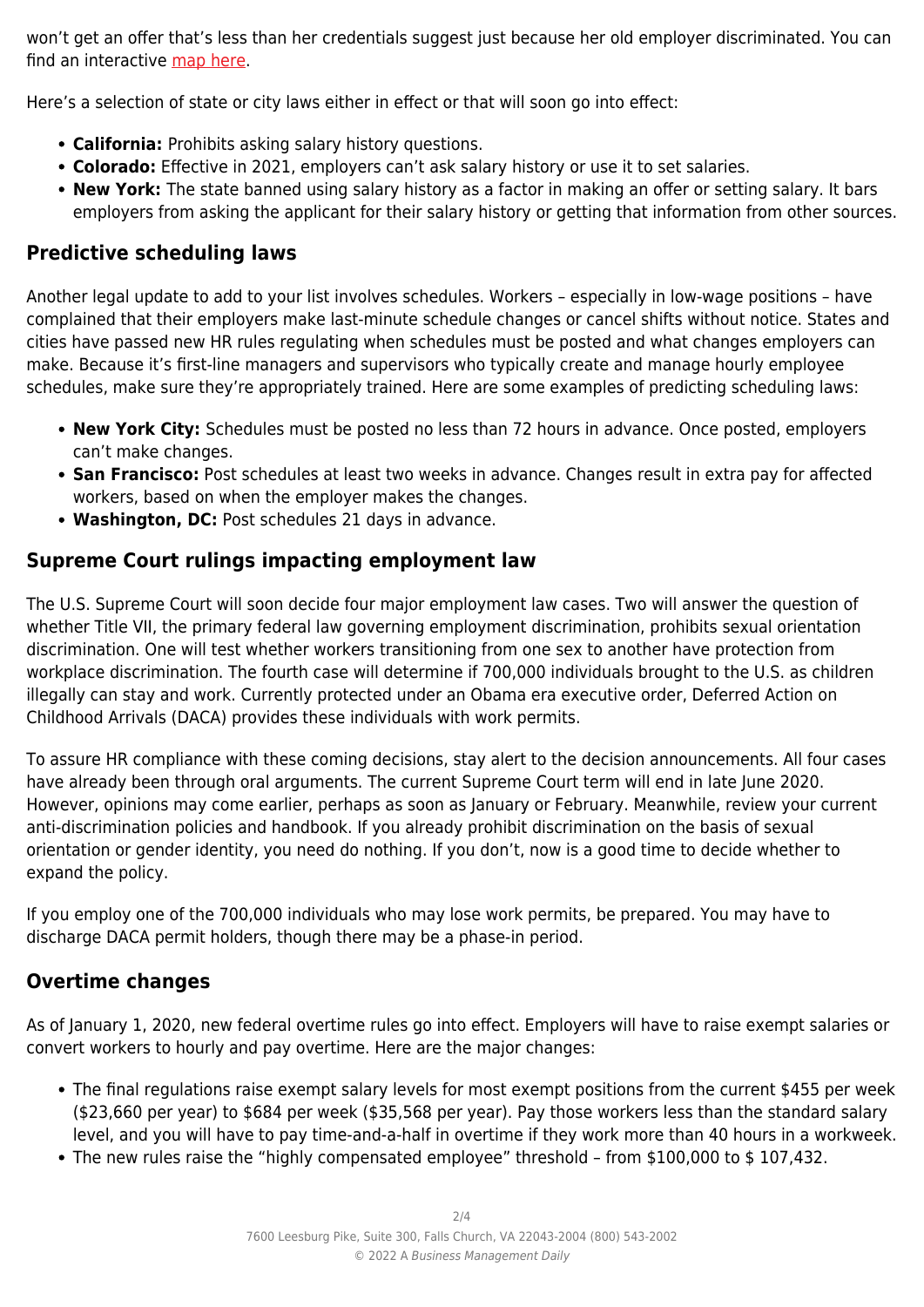- No change to the duties test.
- Employers can apply bonuses and incentive payments for up to 10 percent of the salary threshold for a credit of up to \$3557 per year. Example: nondiscretionary incentive bonuses tied to productivity and profitability.

#### **Sexual harassment prevention**

Sexual harassment continues to be a hot button issue. In response to the #MeToo social media movement, employers have no choice but to amp up training and prevention programs. Plus, the EEOC is on a litigation blitz. Sexual harassment is one of the agency's enforcement priorities and the cases filed reflect that. It's been known to file multiple sexual harassment lawsuits on the same day, across the country.

The EEOC and the court of social media expect employers to:

- Have a clear and concise sexual harassment policy that defines harassment;
- Train every employee from the mailroom clerk to the CEO on harassment prevention;
- Tell workers how and where to complain, with ways to bypass the chain of command;
- Tell supervisors passing on harassment complaints is mandatory;
- Investigate every complaint quickly and fairly to stop ongoing harassment;
- Punish perpetrators and prevent retaliation against the victim;
- Require bystander reporting whether the affected employee requests it or not; and
- Have a contingency plan for action when the alleged perpetrator is a board member, owner or corporate officer.

## **Disability policies**

If you haven't already, make sure this is the year you update your leave policies. Disabled workers are entitled to time off as a reasonable accommodation whether they have earned leave available or not. This is another frequently cited basis for EEOC ADA lawsuits this past year.

If your policy is to discipline or terminate employees with no leave available, you need to rethink that approach. Your leave policy must invite disabled employees to request additional leave as a reasonable accommodation. Then consider the request on an individualized basis. For example, a new disabled hire with no FMLA, sick or vacation leave available may need time off for counseling. Turning the request down or counting the missed work against an attendance plan may spur a failure to accommodate suit. A disabled worker who has used up his FMLA entitlement and can't yet return should be considered for additional unpaid leave.

#### **NLRB**

The National Labor Relations Board (NLRB) announced a new test for balancing employee rights to complain against management rights. Rules banning disclosing pay or benefits are prohibited, while rules banning violence, threats and language creating a hostile environment are allowed. The NLRB also addressed social media usage. Employers can't require employees to use their real names while criticizing their employers. Employers can require a general disclaimer when targeting their employer by name that their views are their own. For more on what your social media policy can and cannot require, [click here.](https://www.shrm.org/ResourcesAndTools/legal-and-compliance/employment-law/Documents/nlrb_advice_memo_social_media.pdf)

## **Immigration**

Both the Department of Homeland Security (DHS) and the Department of Labor (DOL) are strictly enforcing workplace immigration laws. Employers should review their I-9 files for completeness in case of audit or even a raid. It's also a good idea to conduct a hiring audit if you are in a high-risk industry. These include restaurant and foodservice, poultry and other food processing, construction and assembly work and agriculture. One hiring